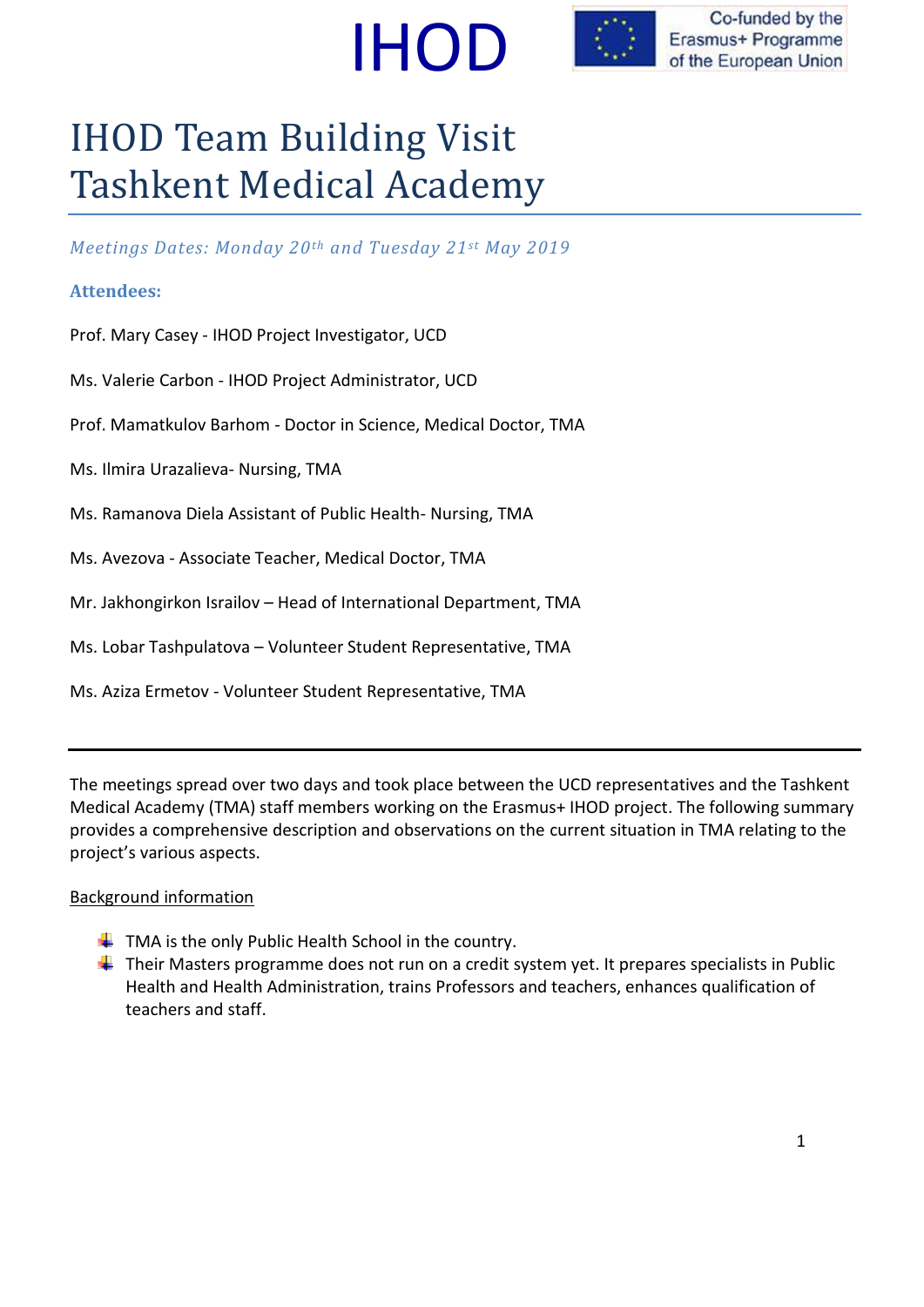



## *Project Implementation*

- $\checkmark$  Tashkent Medical Academy has set up an IHOD Local Operational Committee (LOC). It is composed of 6 TMA's employees and 2 volunteer Master students and is chaired by Mr. Jakhongirkon Israilov. The full membership list is published on the IHOD Team Drive with the minutes of the first meeting. It was agreed that further meetings will be documented (protocol) and uploaded.
- $\checkmark$  Ms Carbon demonstrated the Google Drive tool and its content (Budget included) to Mr Israilov and created a dedicated file to host TMA's IHOD supporting documentation. Monthly meetings will take place and the file will be kept up to date.
- $\checkmark$  The penultimate draft of the Curriculum Document was reviewed by the LOC and the Rector, Mr. Laziz Tuychiev.
- $\checkmark$  IHOD will get exposure on TMA's website using the news feed was suggested, based around the mobility activities for content.
- $\checkmark$  The International Department confirmed the receipt of funds transferred by UCD for staff cost.
- $\checkmark$  A second choice on the equipment has been required to remain within budget.

#### *Curriculum Development*

- $\checkmark$  A Master in Public Health has recently been agreed between Moscow Sechenov to have a programme as a double Master Programme in Uzbekistan and Russia with a credit system (120 credits). The first year in Tashkent, the second in Moscow. One part is online, but 6 students from TMA go to Russia. Another Double Degree has been agreed with Kazan.
	- 1- Collaboration with Sechenov University (Double Degree MSc Business Administration in Health Care)
	- 2- Collaboration with Kazan Innovative University (MSc Innovation in Health Care)
- $\checkmark$  The team mentioned FINK as a curriculum development model. TMA does not use an evaluation model but a survey; all local modules have specified Learning Outcomes and use a standardised module template.
- $\checkmark$  Groups of students engage in discussions on topics such as Chronic Diseases and the importance of Diabetes.
- $\checkmark$  TMA uses local accreditation procedures and is thinking about using Bologna's next year.
- $\checkmark$  Next year Master Programme in Public Health in TMA will integrate 3 IHOD modules. The Master will be offered to 6 Medical students and 6 Nursing students. The 3 IHOD chosen modules are:
	- 1- Epidemiology & Chronic Disease
	- 2- Health Informatics and Global Health
	- 3- Person-Centred Care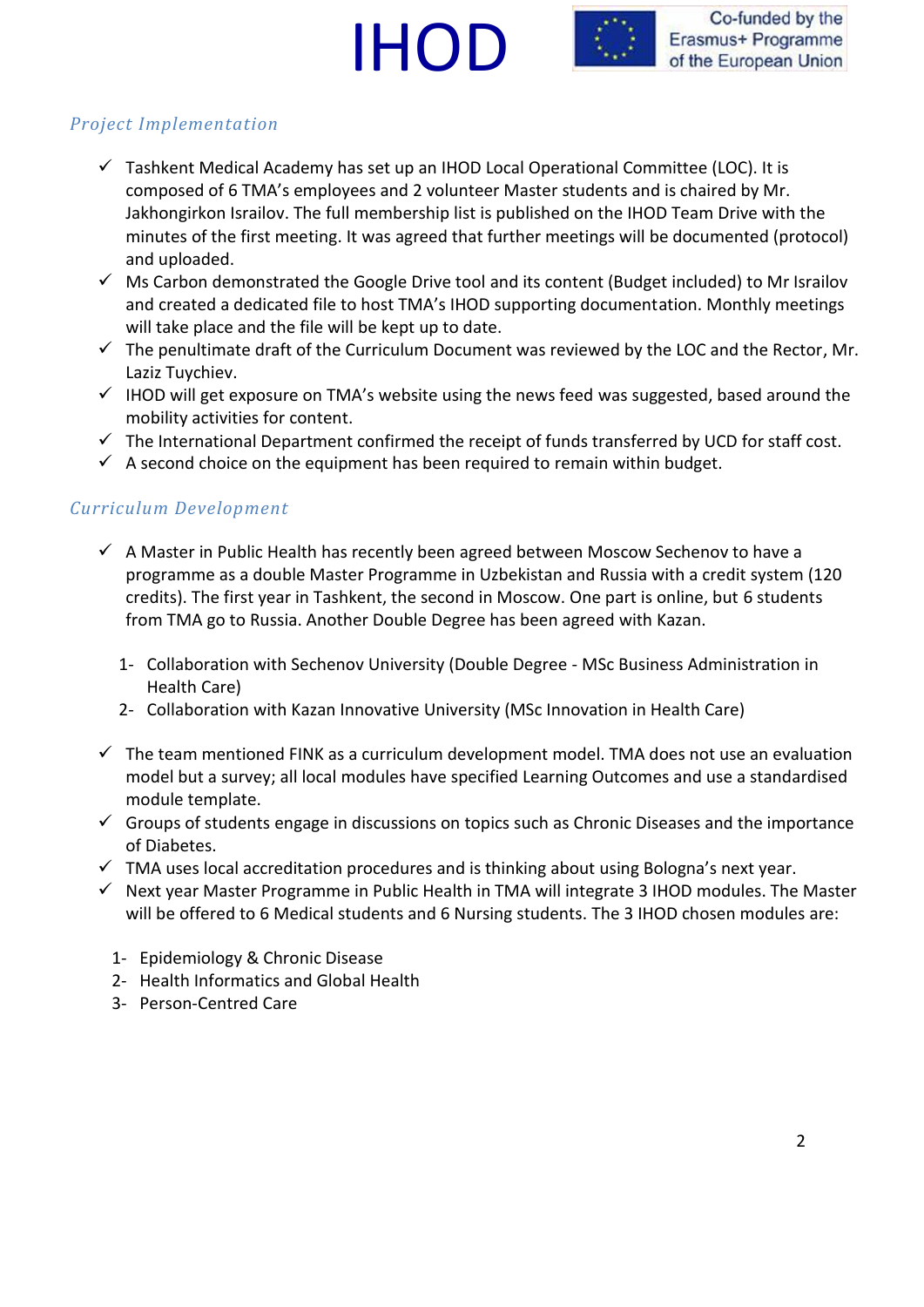



- $\checkmark$  The participants on the teaching and learning activities are selected in terms of:
	- 1- Gender: trying to achieve a 50-50 balance (where possible)
	- 2- Age: bracket of 30 to 35 years old
	- 3- Experience: 5 years of teaching are required + Rector's decision
	- 4- Role within the HEI: Academic staff (teaching or non-teaching), International Department's staff and Master students
- $\checkmark$  The results of the project will be used locally as follow:
	- 1- MSc in Moscow
	- 2- MSc in Kazan
	- 3- MSc Public Health Administration & Health Care (every year)
	- 4- Person-Centred Care module could be implemented into the MSc Nursing

#### *Impact at Individual Level*

- $\checkmark$  As a starting point, the Person-Centred Core Module will be inserted into 2 MSc: Public Health and Nursing. The current enrolment rate of students for the new module(s)/Masters programme is as follow:
	- 1- 6 students for the MSc Public Health and Healthcare
	- 2- 6 students for the MSc Nursing (3 more than last year)
	- 3- 15 students for the double MSc in Kazan
	- 4- 6 students for the double MSc in Moscow
- $\checkmark$  IHOD's contribution to the career development of the local HEI staff has been identified as bringing improvement in the skills, competence and confidence to those involved as well as developing collaboration with other HEIs. The publication of a book with partners in a research contest is also another side line outcome.
- $\checkmark$  The students taking up the IHOD modules expect to acquire some improved communication skills through the Person-Centred approach, some awareness of telemedicine skills through Health Care Informatics and from audio-visual prospect / integrated systems as opposed to written material only.
- $\checkmark$  It is observed at that stage in the project that some beneficial changes have occurred in the behaviour of the HEI staff. Teachers feel a new sense of responsibility with the first introduction of Curriculum Models and Person-Centred Care. Administration nursery will be taught in this field also.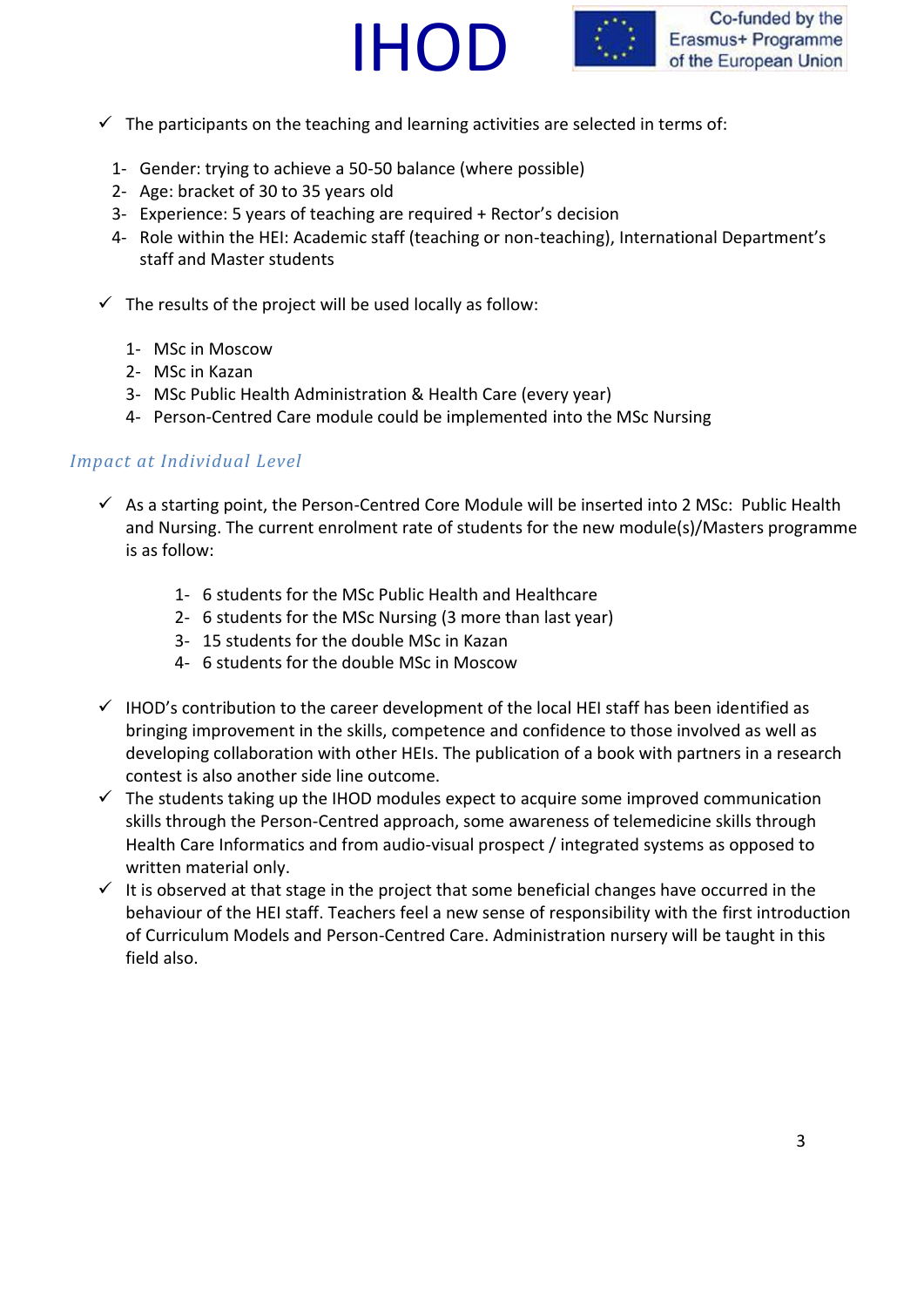# IHOD



# *Impact at Institutional Level*

- $\checkmark$  TMA is a leader organisation in the provision of Public Health programmes and has a quality of advisor to Bukhara State Medical Institute (BSMI). A programme was validated with new modules in partnership with Bukhara. It also distributes and links in with other medical universities in the country.
- $\checkmark$  IHOD facilitates a deeper understanding of modular system and credit system.
- $\checkmark$  The project is contributing to enhancing and improving the practice of the English language.

# *Impact on the HEI Sector*

- $\checkmark$  Following the presentation of the IHOD project to the Ministry of Health and in line with the President's willingness to open Uzbekistan to a more global and modern Health System, the ASPHER principles have been requested to be applied in view to reach accreditation by 2020 for the school of Public Health. Special requests were put in by the LOC to the project coordinator to emphasize that topic in the teaching and learning activities taking place in Tashkent in June/July 2019.
- $\checkmark$  Some of the project's outputs have an innovative character for TMA: the integration of 3 modules into the existing programme in MSc Public Health and the possibility to locally establish a new service in the Public Health Centre and to add/teach Person-Centred Care (PCC) in this area.
- $\checkmark$  IHOD is contributing to the development of links between TMA and the Nursing practice in Public Health Care and to the change in the medical culture with the introduction of PCC module. The use of Epidemiology of Chronic Diseases will help improving the health of the population and the social life as it puts the emphasis on the influence of these viewpoints.

# *Impact on the Society as a Whole*

- $\checkmark$  One of the spinoff of the project is the influence played on the social culture about prevention of diseases and chronic diseases like diabetes and cardiac diseases.
- $\checkmark$  As TMA establishes this module/programme, we could see the addition of new clinical placements for GPs and Nurses within 2 years.
- $\checkmark$  Most of the teaching being formal, some parts of the IHOD programme could be added to the Bachelor's and Medical College modules. Each organisation could teach their own expertise locally and increase their skills and models.

# *Sustainability*

 $\checkmark$  TMA's institutional support maintains the project development and results by allocating additional staff to the LOC and by giving a chance to participate in the project thus improving skills levels of the LOC's team. Finally, the experience acquired by working with EU partners has been valued by the Decree 4063 "Non communicable Disease and Increasing Physical Activity" declared by the President, where the government's policy now addresses non-communicable diseases and prevention, promotes healthy life style and physical activity.